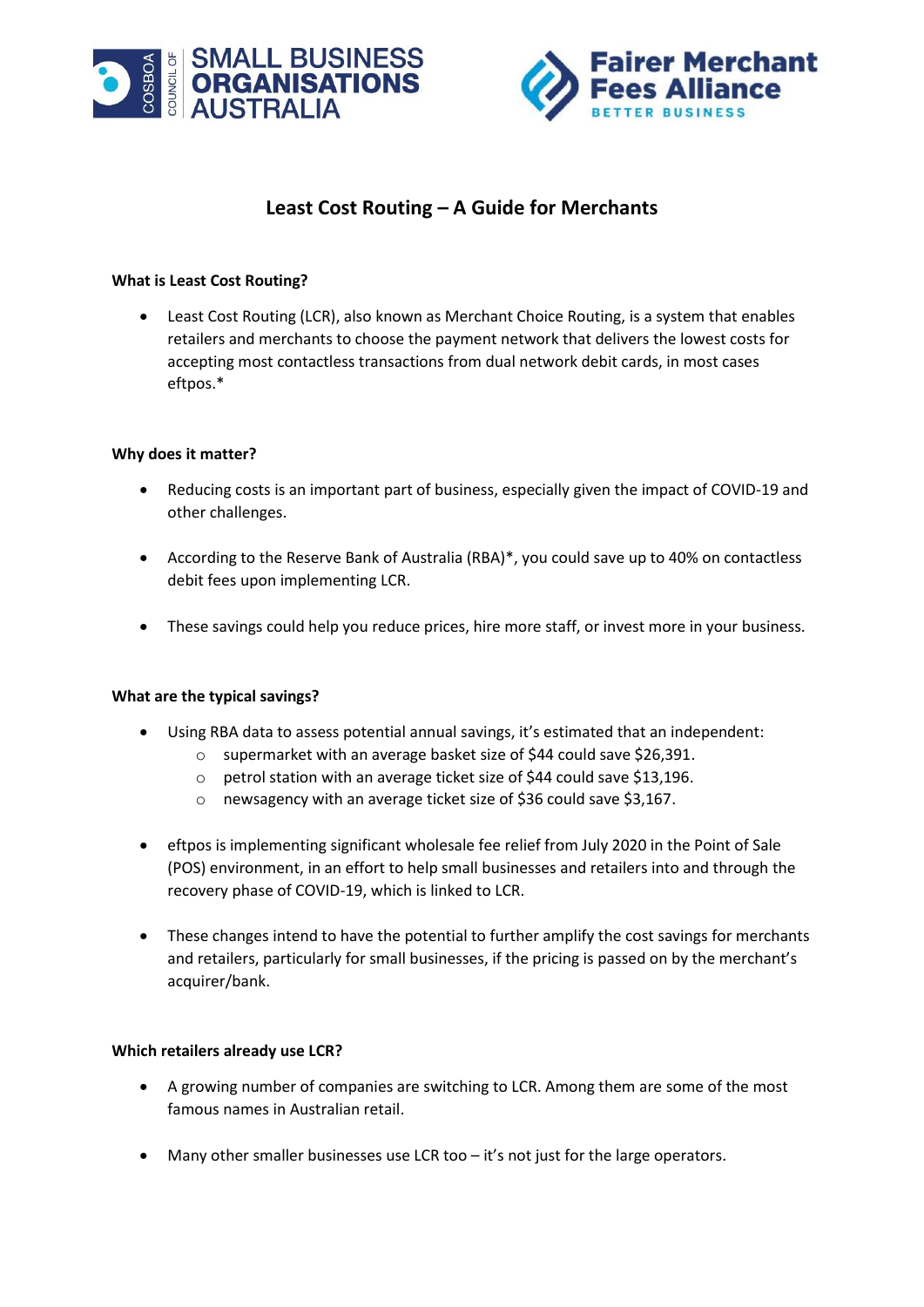#### **How does it work?**

• LCR is designed to help reduce payment costs for merchants. At its simplest level, LCR means whenever someone taps their debit card to pay, that payment is routed to the option which costs the least for the business.

# **What does it mean for my customers?**

- Not much in actual practice. They can still wave their cards and pay you normally, and the money will come out of the same bank account linked to their card.
- Note that consumers can still dock their card and select their preferred network if they wish, so they retain the ultimate choice of how transactions are routed just as they do today.
- Some very large retailers in Australia have been using LCR for some time. In fact, the first large retailer to implement the service has reported no customer issues.
- If a customer does for some reason experience any issues, they should contact their bank.

#### **Will least cost routing affect credit card payments?**

• No, it currently only applies to dual network debit cards in Australia.

#### **How do I get LCR?**

- Talk to your bank and ask them to give you a proposal that incorporates LCR into your current arrangements.
- If you're not happy with the proposal provided, it is always within your rights to seek information from other banks.

#### **What happens if the bank changes my pricing when I ask for LCR?**

• Remember that LCR is designed to save you money, and this will be the case for many merchants. If your bank's LCR proposal looks more expensive in total, it is always within your rights to seek information from other banks.

#### **Who do I talk to if I'm having an issue with my bank?**

• You have the right to talk to your industry association in the first instance.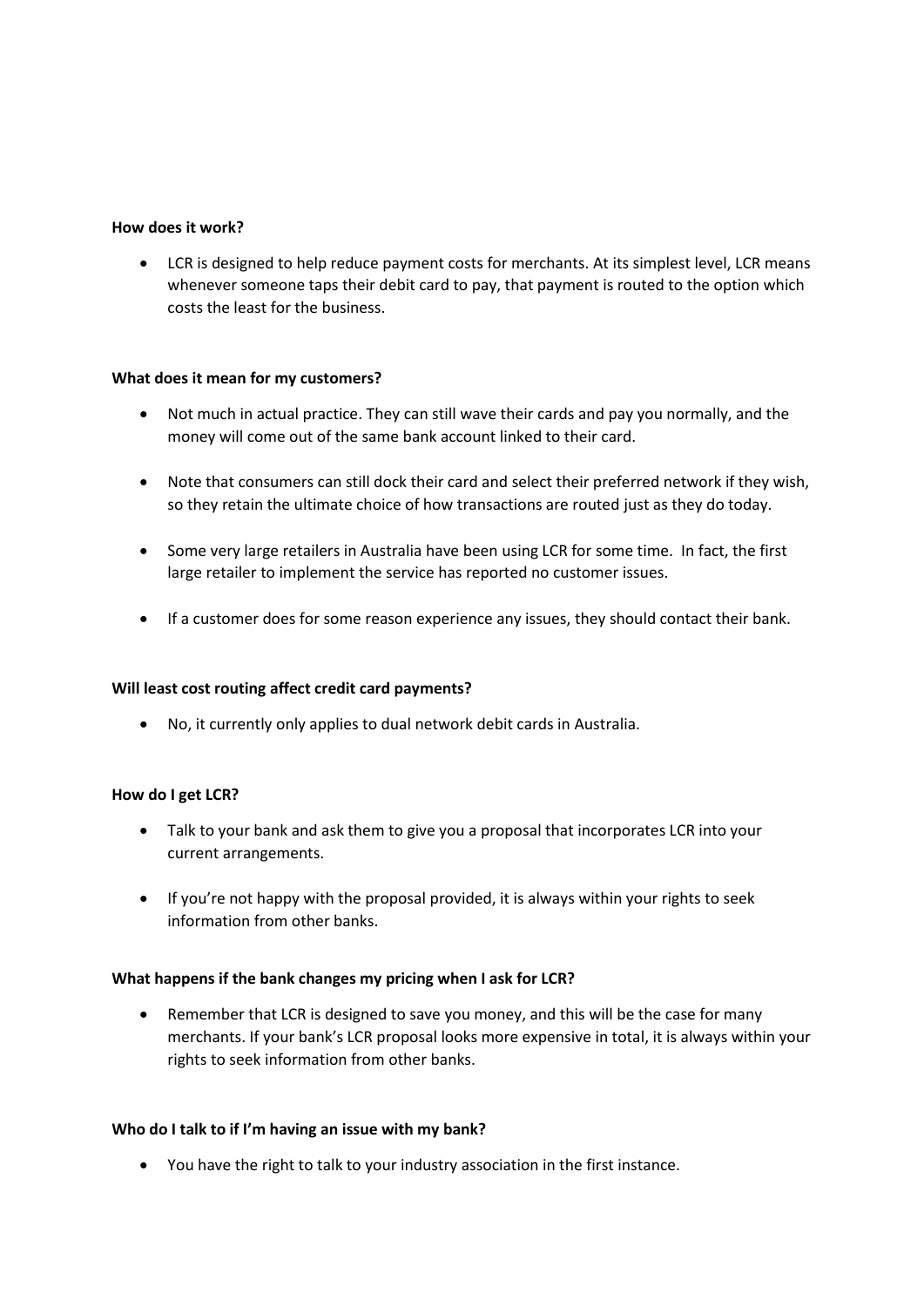#### **Which banks currently offer LCR?**

• Most banks have varying LCR offerings, with several differences between them.

#### **Does LCR work online?**

- Regarding online functionality, an online trial has been underway since October 2019, and the results are good.
- In the first instance, online LCR will work best for merchants who process a lot of recurring card-on-file payments, such as food delivery services, childcare centres, gyms and sportrelated activities, as well as florists and other businesses.
- To find out more about LCR online, ask your bank.

#### **Are there any security concerns?**

• eftpos has the lowest card fraud rates in the country and wants to continue its focus on security into the online environment for LCR.

#### **Are chargebacks available?**

• Yes they are. For eftpos transactions, chargeback rights cover the full range of losses required by the ePayments Code.

#### **Will LCR experience technical difficulties?**

• LCR is already operational across thousands of merchants in Australia, with no discernible difference in technical or payment outcomes. It has also been introduced in a number of other countries without known, overt technical issues.

# **Will consumers lose any insurances (extended warranty, purchase protection) offered on a purchase from using the card if the merchant is routing transactions?**

• No they will not. While insurances on debit cards are very rare, currently available information suggests all the insurances offered are done so at an account level rather than a network level. Consumers should therefore still be eligible for insurance benefits offered on dual network cards.

# **Does the Reserve Bank support LCR?**

• The Reserve Bank of Australia has for a number of years continued to push for LCR to be rolled out more broadly because it supports Australian businesses by boosting competition in the payments space, driving down costs.